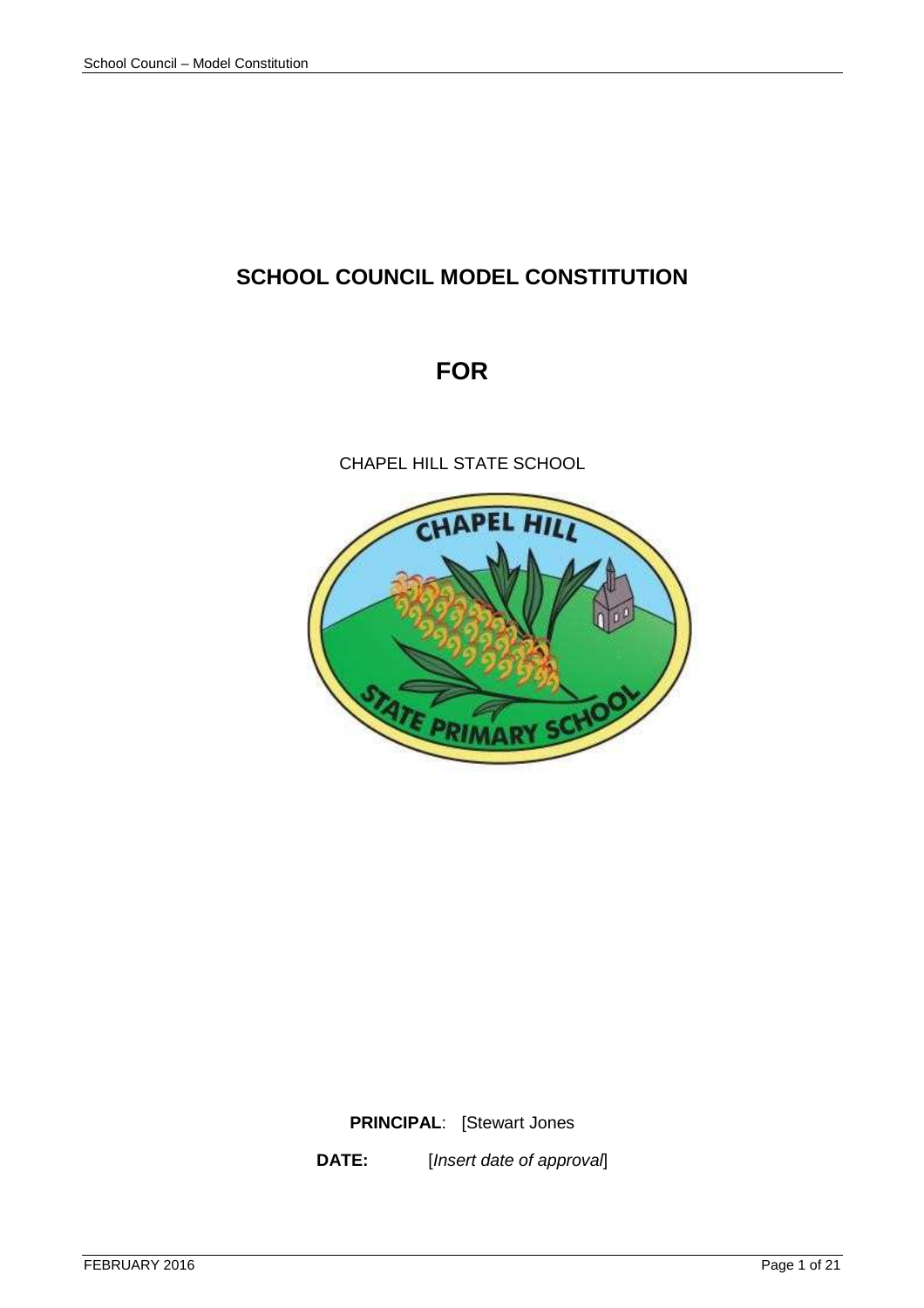# **Table of contents**

| 1              |    |
|----------------|----|
| $\overline{2}$ |    |
|                |    |
| 3              |    |
|                |    |
| 4              |    |
| 5              |    |
| 6              |    |
| 7              |    |
| 8              |    |
| 9              |    |
| 10             |    |
| 11             |    |
| 12             |    |
| 13             |    |
| 14             |    |
| 15             |    |
| 16             | 10 |
| 17             | 10 |
| 18             | 10 |
| 19             | 10 |
|                |    |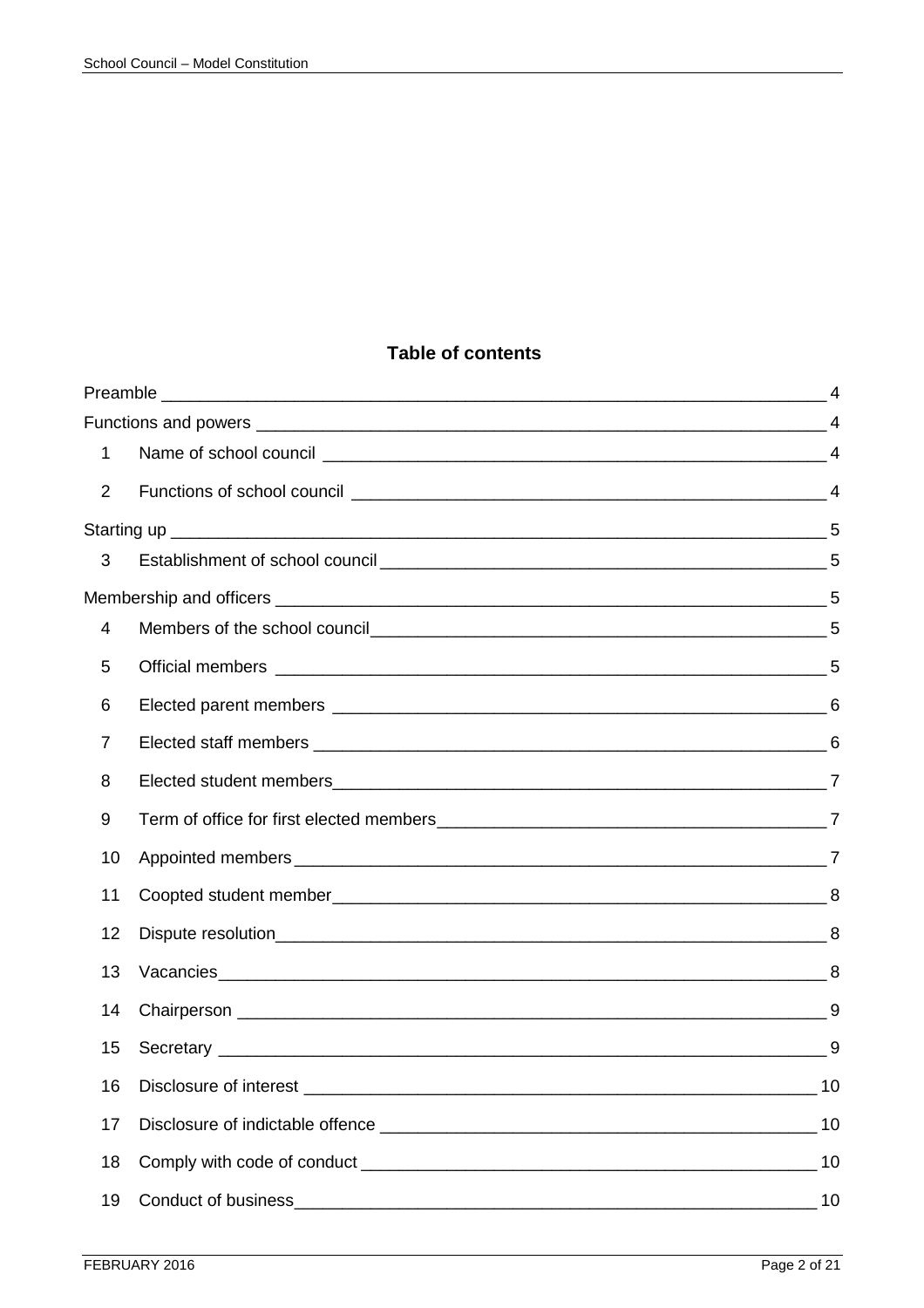| 20 |  |
|----|--|
| 21 |  |
| 22 |  |
| 23 |  |
| 24 |  |
| 25 |  |
|    |  |
| 26 |  |
| 27 |  |
| 28 |  |
| 29 |  |
|    |  |
|    |  |
|    |  |
|    |  |
|    |  |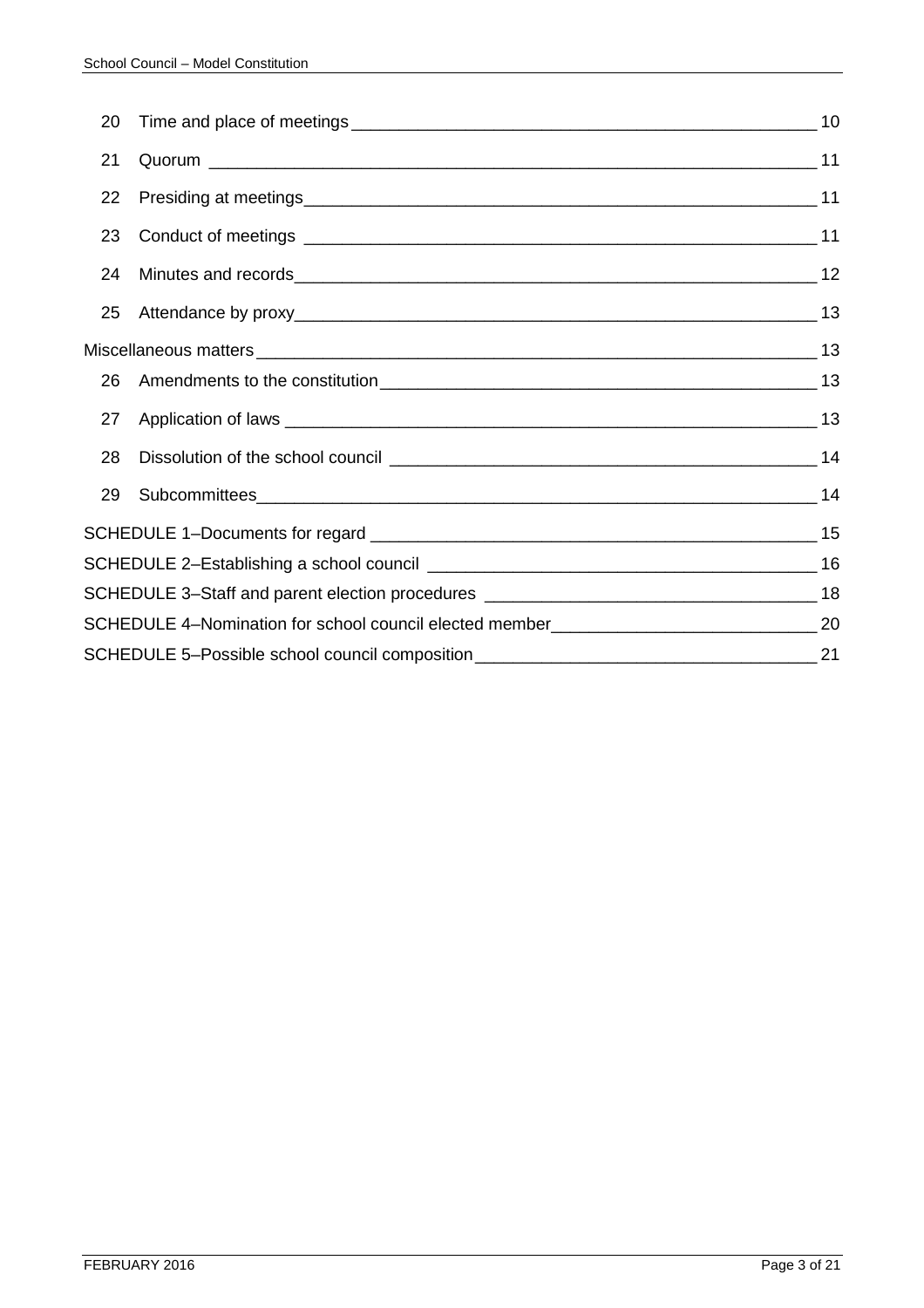#### **Preamble**

The Education (General Provisions) Act 2006 (Qld) (the "Act") provides for the establishment and operation of school councils for state schools with the object of improving student learning outcomes.

The Act states that school councils must have a constitution. The Chief Executive has prepared this model constitution, including elements required under the Act, as well as additional matters.

The Chief Executive or delegate authorised under the Delegation of Director-General's Powers under Education (General Provisions) Act 2006 may establish a school council for a state school by notice in the gazette.

#### **Functions and powers**

#### **1 Name of school council**

The name of the school council is the [Chapel Hill State ] School Council. **]**

#### **2 Functions of school council**

- 2.1 The school council has the following functions for guiding the broad strategic direction of the school:
	- a) monitoring the school's strategic direction;
	- b) approving plans and policies of the school of a strategic nature and other documents affecting strategic matters, including the annual estimate of revenue and expenditure for the school;
	- c) monitoring the implementation of the plans, policies and other documents mentioned above; and
	- d) advising the school's principal about strategic matters.
- 2.2 The school council must perform its functions in a way that achieves the best learning outcomes for the school's students.
- 2.3 The school council must have regard to the documents listed in Schedule 1 in performing its functions.
- 2.4 The school council may only perform its functions in relation to the school for which it is established.
- 2.5 The school council may not:
	- a) interfere with the management by the school's principal of the day-to-day operations of the school and its curriculum; or
	- b) make operational decisions about the use of teaching or learning resources at the school; or
	- c) make decisions about the individual teaching style used, or to be used, at the school; or
	- d) make a decision that is contrary to law or a written policy of the department; or
	- e) have control of funds; or
	- f) enter into contracts; or
	- g) acquire, hold, dispose of or deal with property; or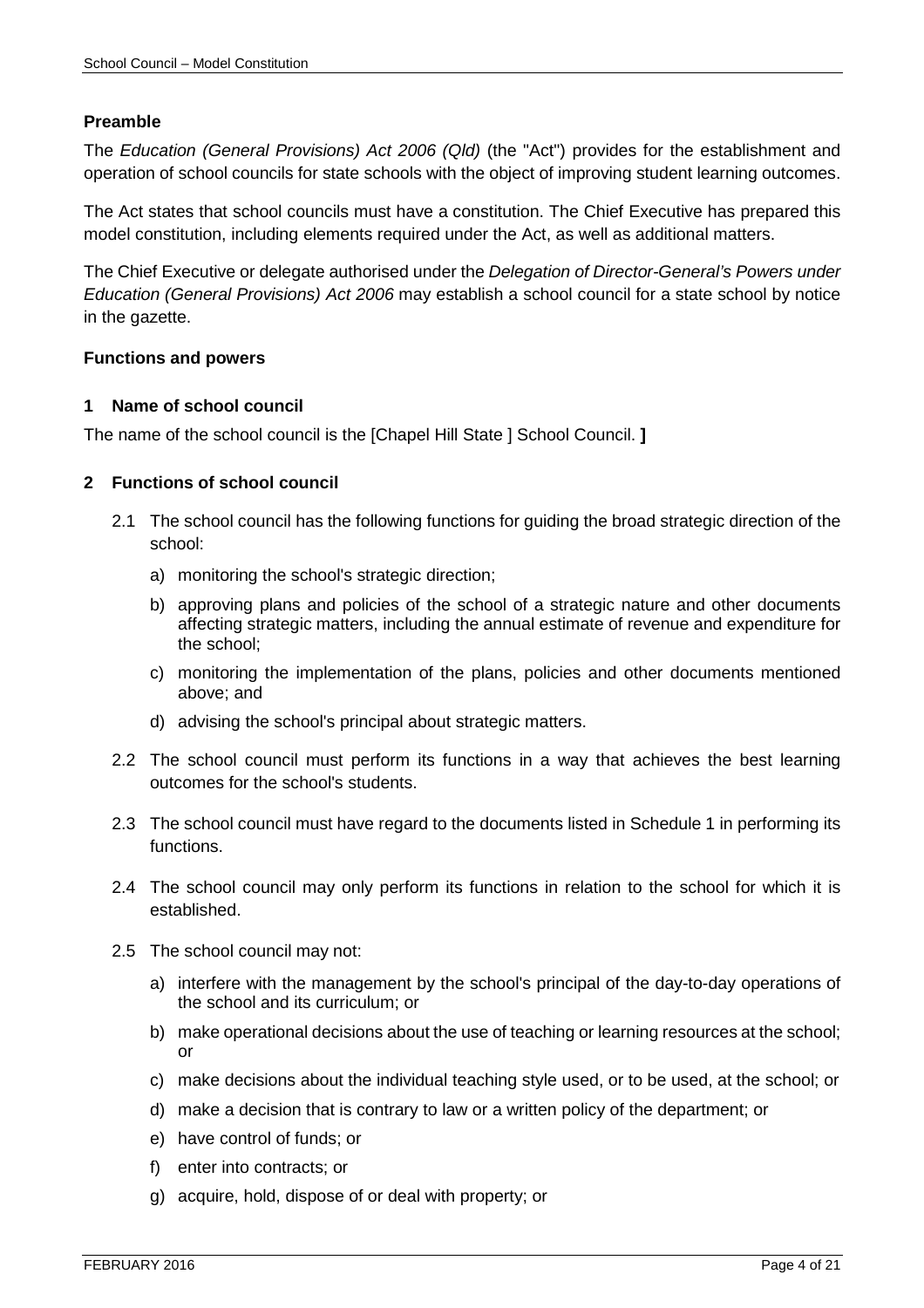- h) sue or be sued.
- 2.6 For the avoidance of doubt, the school council is not part of the department, is not a body corporate and does not have a separate legal identity.

# **Starting up**

# **3 Establishment of school council**

- 3.1 The school council is established by the Chief Executive or delegate under the Delegation of Director-General's Powers under Education (General Provisions) Act 2006 by placing a notice establishing the school council in the gazette.
- 3.2 For detail regarding initial establishment of a school council, refer to Schedule 2.

# **Membership and officers**

# **4 Members of the school council**

- 4.1 The school council must have at least 6 and not more than 15 members comprising:
	- a) the principal as an official member;
	- b) the president of the Parents and Citizens' Association (if one exists) as an official member;
	- c) at least 1 elected parent member and the same number of elected staff members;
	- d) not more than 2 appointed members;
	- e) a maximum of 1 coopted student member if the school is a primary school.

#### **5 Official members**

- 5.1 The school council's official members are:
	- a) the principal; and
	- b) the president of the Parents and Citizens' Association (if one exists).
- 5.2 The president of the Parents and Citizens' Association may appoint another Parents and Citizens' Association member (the "alternative Parents and Citizens' Association member") to attend meetings of the school council when the president cannot attend the meetings, provided that:
	- a) the president is permitted to appoint an alternative Parents and Citizens' Association member under the Parents and Citizens' Association's constitution;
	- b) the alternative Parents and Citizens' Association member is not an elected member or appointed member of the school council; and
	- c) the president gives notice to the chairperson as set out in clause 5.3.
- 5.3 If the president of the Parents and Citizens' Association has appointed an alternative Parents and Citizens' Association member, the president must give the chairperson written notice of:
	- a) the alternative Parents and Citizens' Association member's name and address; and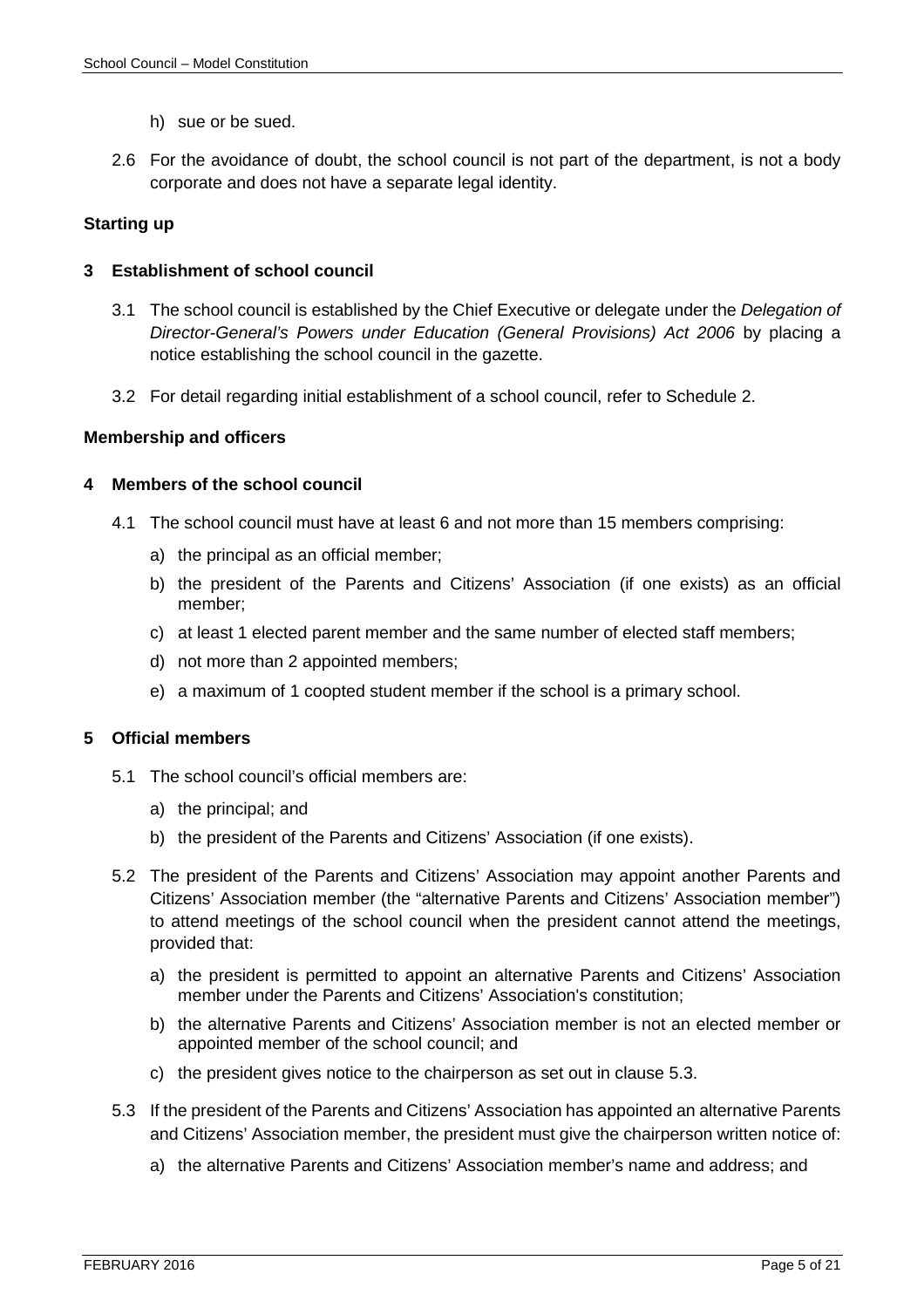- b) the date on which the alternative Parents and Citizens' Association member's appointment starts and ends.
- 5.4 The notice must be given to the chairperson at least two days before the day of the first meeting after the alternative Parents and Citizens' Association member's appointment starts.
- 5.5 Despite start and end dates stated in the notice, the president may attend any meeting in the place of and instead of the alternative Parents and Citizens' Association member.
- 5.6 When attending a meeting of the council, the alternative Parents and Citizens' Association member has the same rights and duties as the president.
- 5.7 If the president revokes the appointment of an alternative Parents and Citizens' Association member, the president must give the chairperson written notice of the date of the revocation at least two days before the day of the next meeting following revocation.

# **6 Elected parent members**

- 6.1 To be eligible for election as an elected parent member, a person must:
	- a) not be an official member;
	- b) not have been convicted of an indictable offence, unless the minister gives approval under the Act;
	- c) attend a meeting called for the purpose of electing parent members;
	- d) be the parent of a child attending the school; and
	- e) submit a nomination in accordance with the election procedures described at Schedule 3.
- 6.2 A person is eligible to vote for an elected parent member if that person is eligible to be elected as an elected parent member.
- 6.3 Each elected parent member holds office for a term, not longer than two years, determined by the school council prior to conducting the election for that member.

# **7 Elected staff members**

- 7.1 To be eligible for election as an elected staff member, a person must:
	- a) not be an official member;
	- b) not have been convicted of an indictable offence, unless the minister gives approval under the Act;
	- c) attend a meeting called for the purpose of electing staff members;
	- d) be a member of staff of the school; and
	- e) submit a nomination in accordance with the election procedures described at Schedule 3.
- 7.2 A person is eligible to vote for an elected staff member if that person is eligible to be elected as an elected staff member.
- 7.3 When 2 or more staff members are included in the composition of the school council, this must include 1 teaching staff member and 1 non-teaching staff member.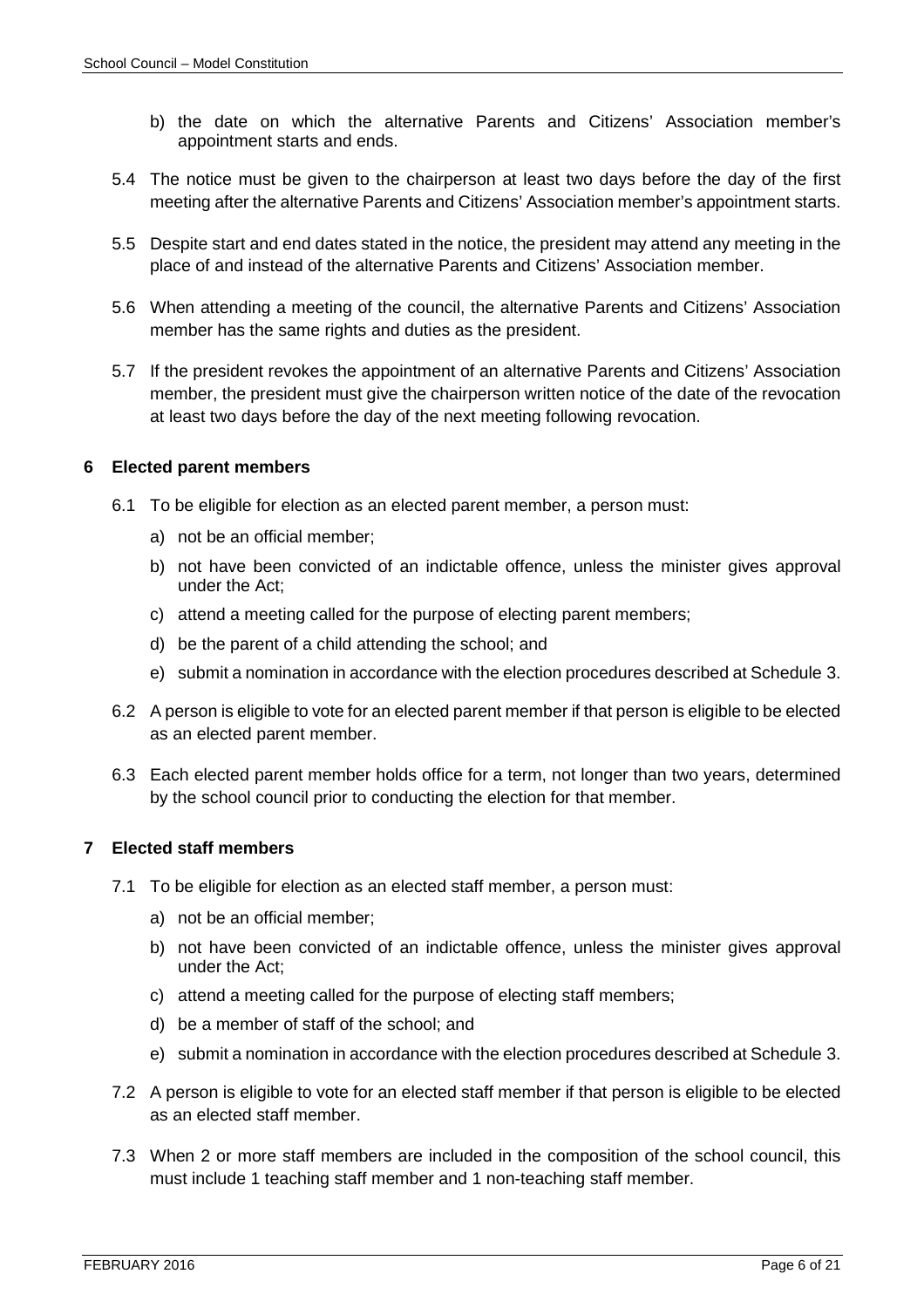7.4 Each elected staff member holds office for a term, not longer than two years, determined by the school council prior to conducting the election for that member.

#### **8 Elected student members– [Optional: this section can be deleted if primary school]**

- 8.1 To be eligible for election as an elected student member, a person must:
	- a) not have been convicted of an indictable offence;;
	- b) be present for an election called for the purpose of electing student members;
	- c) be a student attending year 10, 11 or 12 of the school; and
	- d) submit a nomination in accordance with the election procedures described at Schedule 3.
- 8.2 A person is eligible to vote for an elected student member if that person is eligible to be elected as an elected student member.
- 8.3 The term of office for an elected student member:
	- a) starts on a day determined by the school council prior to conducting the election for that member; and
	- b) ends at the conclusion of the calendar year in which the student is elected.

#### **9 Term of office for first elected members**

- 9.1 Notwithstanding clauses 6.3, 7.4 8.3, and subject to clause 4.1, the following number of the council's first elected members may hold office for a term of not longer than 3 years:
	- a) if one-half of the number of the first elected members is an even number, then one-half of the number of the first elected members;
	- b) if one-half of the number of the first elected members is an odd number, then the whole number next higher than one-half of the number of the first elected members.

#### **10 Appointed members**

- 10.1 To be eligible for appointment as an appointed member, a person must:
	- a) not already be a member of the school council;
	- b) not have been convicted of an indictable offence, unless the minister gives approval under the Act;
	- c) have knowledge and experience that would assist the school council to perform its functions; and
	- d) reflect the local community context.
- 10.2 The official and elected members present at a meeting of the school council may decide:
	- a) who is to be asked to become an appointed member; or
	- b) to seek nominations from persons wishing to become an appointed member, before deciding who is to be asked to become an appointed member.
- 10.3 A person becomes an appointed member of the school council if:
	- a) the school council asks the person to become an appointed member;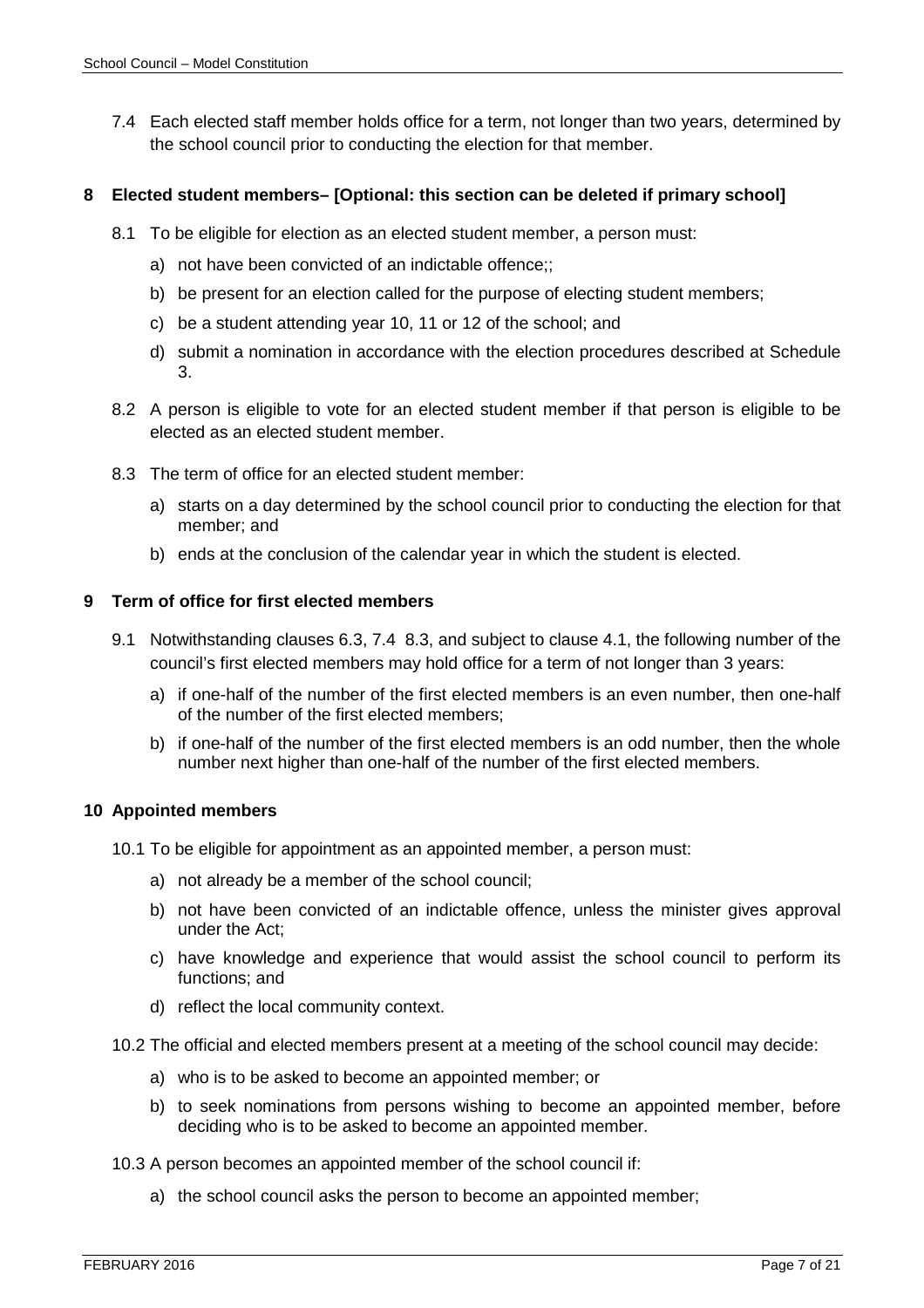- b) the person agrees to become an appointed member; and
- c) the school council makes a decision to appoint the person at a school council meeting.
- 10.4 Each appointed member holds office for a term, not longer than two years, determined by the school council prior to deciding to appoint a person as an appointed member.

#### **11 Coopted student member**

- 11.1 A school council established at a primary school may choose to coopt a year 6 student as a member of the school council.
- 11.2 The term of office for a coopted student member:
	- a) starts on a day determined by the school council prior to the student being coopted; and
	- b) ends at the conclusion of the calendar year in which the student is coopted.

#### **12 Dispute resolution**

- 12.1 The school council must endeavour to work together, with their community and with their school, in an open and collaborative manner.
- 12.2 If a dispute arises, the chairperson should lead a process acting as a facilitator to resolve the dispute through mediation.
- 12.3 If the chairperson is involved in the dispute, the principal should lead dispute resolution process.
- 12.4 If both the principal and the chairperson are involved in the dispute, a written request for mediation should be submitted to the principal's supervisor.

# **13 Vacancies**

- 13.1 The office of an elected or appointed member becomes vacant if the member:
	- a) dies; or
	- b) resigns the member's office by signed notice of resignation:
		- i) for the school council's chairperson given to the school principal's supervisor; or
		- ii) for another school council member given to the school council's chairperson; or
	- c) is absent from 3 consecutive meetings of the school council, of which the member has been given notice, without the school council's leave and without reasonable excuse; or
	- d) stops being eligible, under the Act or this constitution, for election or appointment to the office.
- 13.2 If a vacancy occurs in the office of an elected or appointed member during the currency of the member's term of office, another person must be elected or appointed to fill the vacancy for the remainder of the vacating member's term.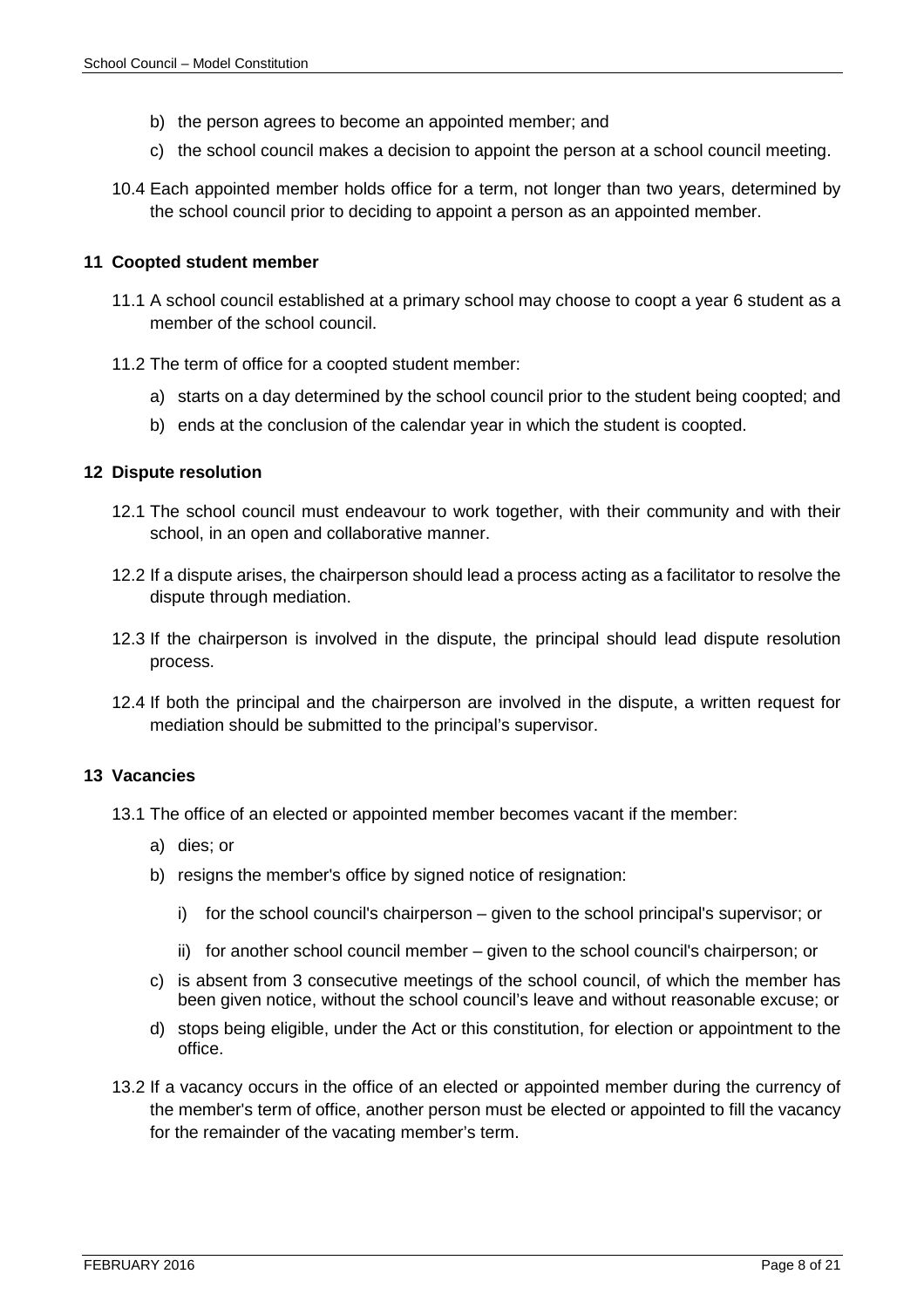- 13.3 If the office of an elected or appointed member of a school council is vacant and, because of the vacancy, the membership does not comply with clause 4, the school council is taken to be validly constituted until the earlier of the following:
	- a) the day the vacancy is filled;
	- b) the expiry of 3 months after the day the vacancy arose.

#### **14 Chairperson**

- 14.1 The school council must elect one of the members as chairperson.
- 14.2 To be eligible for election as the chairperson, a person must:
	- a) be a member of the school council;
	- b) not be a coopted student member; and
	- c) not be the principal.
- 14.3 The chairperson holds office for the term decided by the school council, unless the person's term of office as a member of the school council ends sooner than the chairperson's term.
- 14.4 The school council must elect the chairperson in accordance with the guidelines at Schedule 3.

#### **15 Secretary**

- 15.1 The council must elect one of the members as secretary of the school council.
- 15.2 To be eligible for election as the secretary, a person must:
	- a) be a member of the school council;
	- b) not be a coopted student member; and
	- c) not be the principal.

15.3 The school council must elect the secretary in accordance with the guidelines at Schedule 3.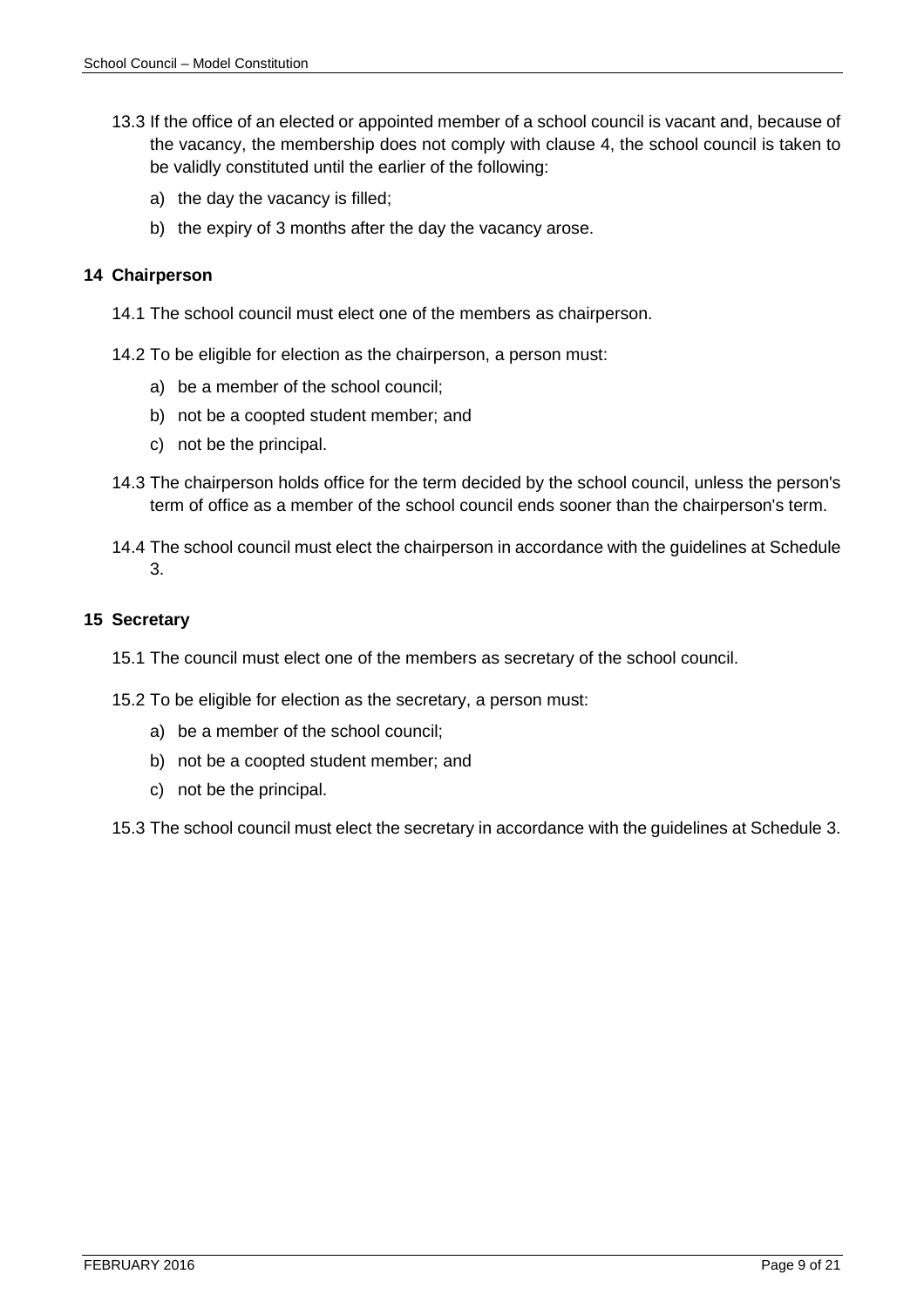#### **16 Disclosure of interest**

- 16.1 This section applies to a member of the school council (the interested member) if:
	- a) the interested member has a direct or indirect financial interest in an issue being considered, or about to be considered, by the school council; and
	- b) the interest could conflict with the proper performance of the interested member's duties when considering the issue.
- 16.2 As soon as practicable after the relevant facts come to the interested member's knowledge, the interested member must disclose the nature of the interest to a meeting of the school council.
- 16.3 Unless the school council otherwise directs, the interested member must not:
	- a) be present when the school council considers the issue; or
	- b) take part in a decision of the school council about the issue.
- 16.4 No interested member may be present when the school council is considering whether the interested member can be a party to considerations.
- 16.5 If a member is not present at a school council meeting due to their disclosure of interest, and because of this absence the school council is one person less than required to meet the quorum requirements, quorum is deemed to have been met.
- 16.6 A disclosure under clause16.2 must be recorded in the school council's minutes.

#### **17 Disclosure of indictable offence**

- 17.1 If a person is convicted of an indictable offence while a member of a school council, the person must give written notice to the principal of the conviction within 7 days after the conviction.
- 17.2 If an elected member or appointed member is convicted of an indictable offence, then that member's office becomes vacant in accordance with clause 13.1d).

#### **18 Comply with code of conduct**

18.1 School council members must comply with the code of conduct approved by the Chief Executive.

#### **19 Conduct of business**

- 19.1 Subject to this constitution and the Act, the school council may conduct its business, including its meetings, in the way it considers appropriate.
- 19.2 However, the school council may only make decisions about how it will carry out its functions if it does so at a school council meeting at which a quorum is present.

#### **20 Time and place of meetings**

20.1 A school council must meet at least twice in each semester.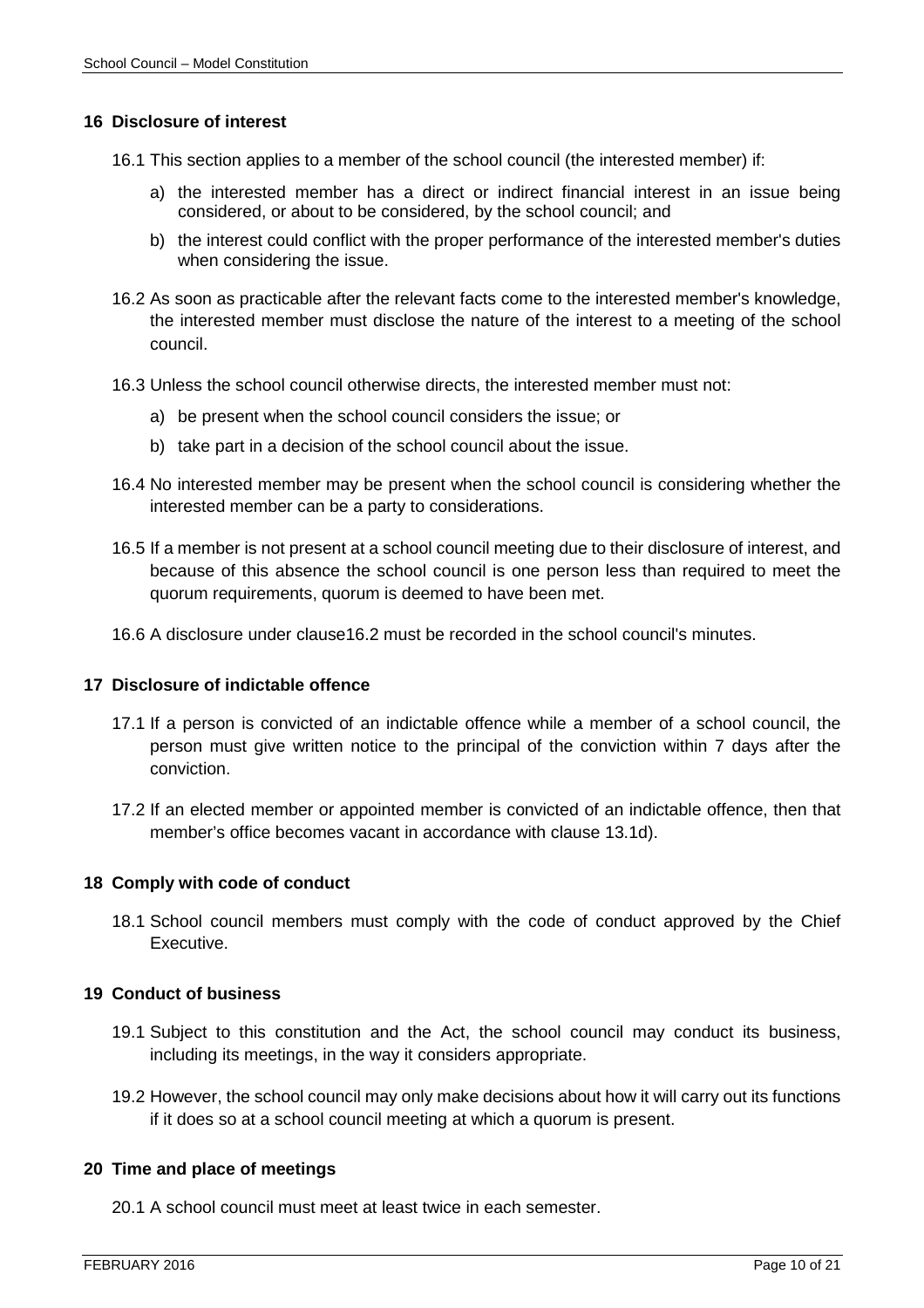- 20.2 School council meetings are at the times and places the school council decides.
- 20.3 However, a school council's chairperson:
	- a) may call a meeting at any time; and
	- b) must call a meeting if asked, in writing, to do so by the minister, the chief executive, principal or at least the number of its members required to form a quorum for the school council.
- 20.4 The chairperson must, where possible, give written notice of the time and place of a meeting of the school council to each of the members at least 7 days before the day of the meeting.
- 20.5 A member who is permitted by the school council to take part in such a meeting is taken to be present at the meeting.
- 20.6 The school council may decide that any meeting or part of a meeting may be closed to observers.

#### **21 Quorum**

- 21.1 A quorum for a school council is the number equal to two-thirds of the number of its members or, if two-thirds is not a whole number, the next highest whole number.
- 21.2 If the quorum is not present within 30 minutes after the advertised starting time of a school council meeting, the meeting must be adjourned to a time and place decided by the chairperson and notified to the members of the school council in accordance with clause 20.4.

#### **22 Presiding at meetings**

- 22.1 The school council's chairperson must preside at all council meetings at which the chairperson is present.
- 22.2 If the chairperson is absent from a school council meeting, another school council member chosen by the school council members present must preside.
- 22.3 An alternative Parents and Citizens' Association member may not preside at a meeting, unless they are the elected chairperson under clause 22.2.
- 22.4 A coopted student member may not preside at a school council meeting.

#### **23 Conduct of meetings**

- 23.1 A question at a school council meeting, other than a question about an amendment of the school council's constitution, must be decided by a majority of the votes of the school council members present.
- 23.2 Each member present at a school council meeting has a vote on each question to be decided and, if the votes are equal, the member presiding has a casting vote.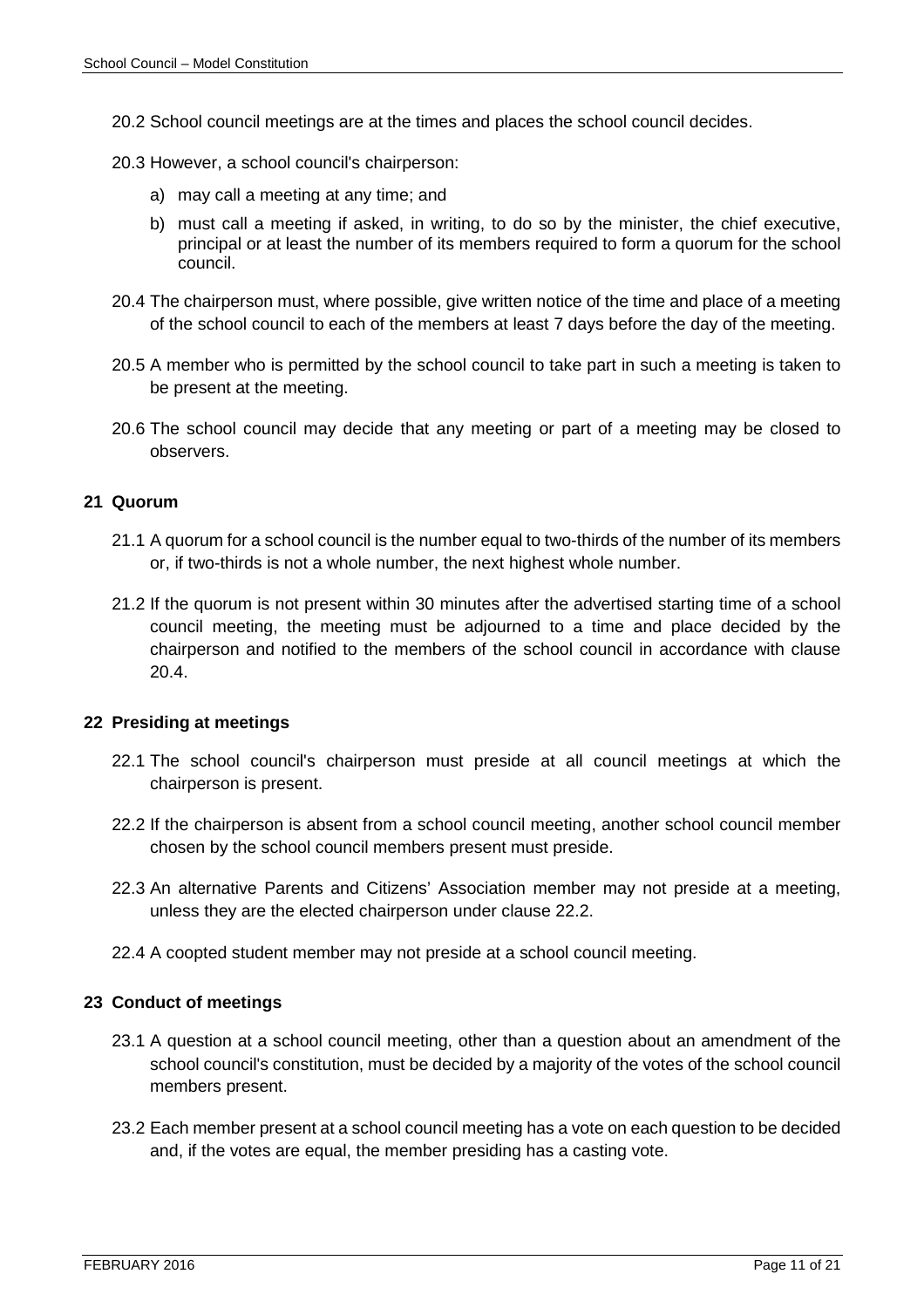- 23.3 A member present at a school council meeting who abstains from voting is taken to have voted for the negative.
- 23.4 A school council may hold meetings, or allow its members to take part in its meetings, by telephone, web-conference or another form of communication that allows reasonably contemporaneous and continuous communication between the members taking part in the meeting.
- 23.5 A school council member who takes part in a school council meeting under section 23.4 is taken to be present at the meeting.
- 23.6 A coopted student member does not have the power to vote on a matter before the school council.
- 23.7 Unless the school council members present at a meeting decide otherwise, the order of business at a school council meeting is:
	- a) Apologies
	- b) Confirmation of minutes of previous meeting
	- c) Business arising from minutes of previous meeting
	- d) Correspondence
	- e) Business arising from the correspondence
	- f) Reports
	- g) Motions on notice
	- h) General business
	- i) Next meeting
	- i) Other business.

#### **24 Minutes and records**

- 24.1 The school council must record particulars of all proceedings at meetings of the school council including:
	- a) the names of the members present at each meeting of the school council; and
	- b) the names of any persons who are not members present at each meeting of the school council; and
	- c) the names of any members voting against a resolution carried at a school council meeting and any members abstaining from voting who wish to have their dissent or abstention recorded in the minutes of that meeting.
- 24.2 The minutes of each school council meeting must be submitted for confirmation at the next school council meeting.
- 24.3 A copy of the minutes of each meeting must be distributed to all members of the school council as soon as possible after the meeting.
- 24.4 The school council is a public authority for the purposes of the Public Records Act 2002 (Qld) and must deal with the school council's records (including all documents created or acquired in the course of the school council carrying out its functions) in accordance with that act and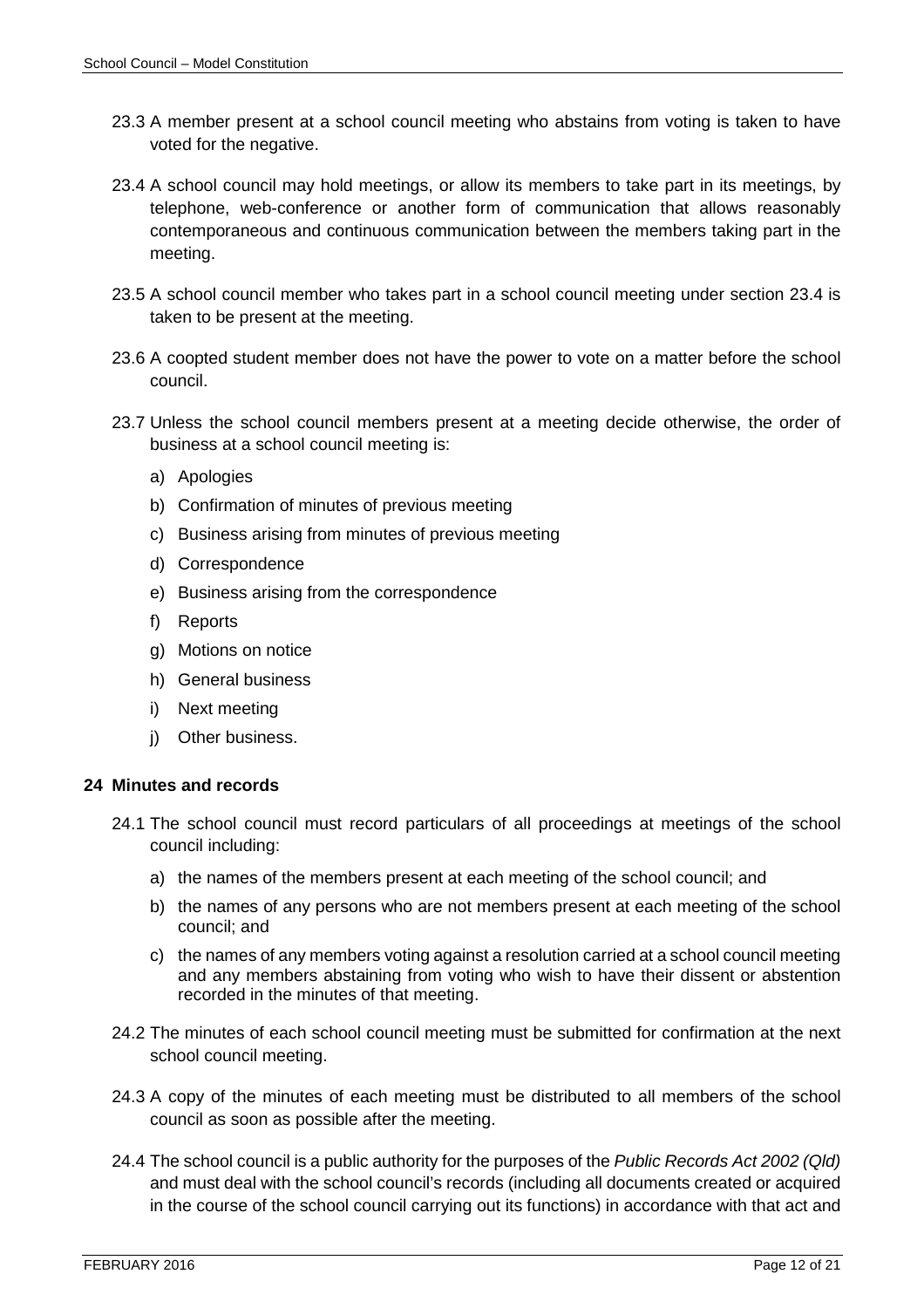the Department of Education and Training's policy document "General Retention and Disposal Schedule for Administrative Records".

#### **25 Attendance by proxy**

- 25.1 A member of a school council for a state school may not attend a meeting of the school council by proxy.
- 25.2 However, the principal may attend up to 2 meetings in each year by proxy.
- 25.3 An alternative Parents and Citizens' Association member appointed under clause 5.2is not a proxy for the purposes of this clause 25.

#### **Miscellaneous matters**

#### **26 Amendments to the constitution**

- 26.1 A school council may prepare and adopt an amendment to this constitution.
- 26.2 An amendment to this constitution has no effect unless it is approved by the Chief Executive or delegate authorised in writing by the Chief Executive.
- 26.3 Notice of a meeting to consider a proposed amendment must be given at least 30 days before the school council meeting to:
	- a) the school council members;
	- b) the parents and citizens' association (if one exists);
	- c) the school's staff (including, for example, by displaying the proposed amendment in a staff room);
	- d) the school's students (including, for example, by publishing the proposed amendment in the school's newsletter).
- 26.4 The amendment is required to be adopted by at least the quorum for the school council.
- 26.5 A proposed amendment must have regard to:
	- a) providing for a membership that:
		- i) allows adequate representation by parents, staff, students and other members of the school community; and
		- ii) takes into account the demographics of the school community;
	- b) providing for the school council to perform its functions in an effective and fair way;
	- c) being adequate, clear and appropriate; and
	- d) being consistent with the Act and otherwise lawful.

#### **27 Application of laws**

27.1 The members of the school council must comply with all applicable laws.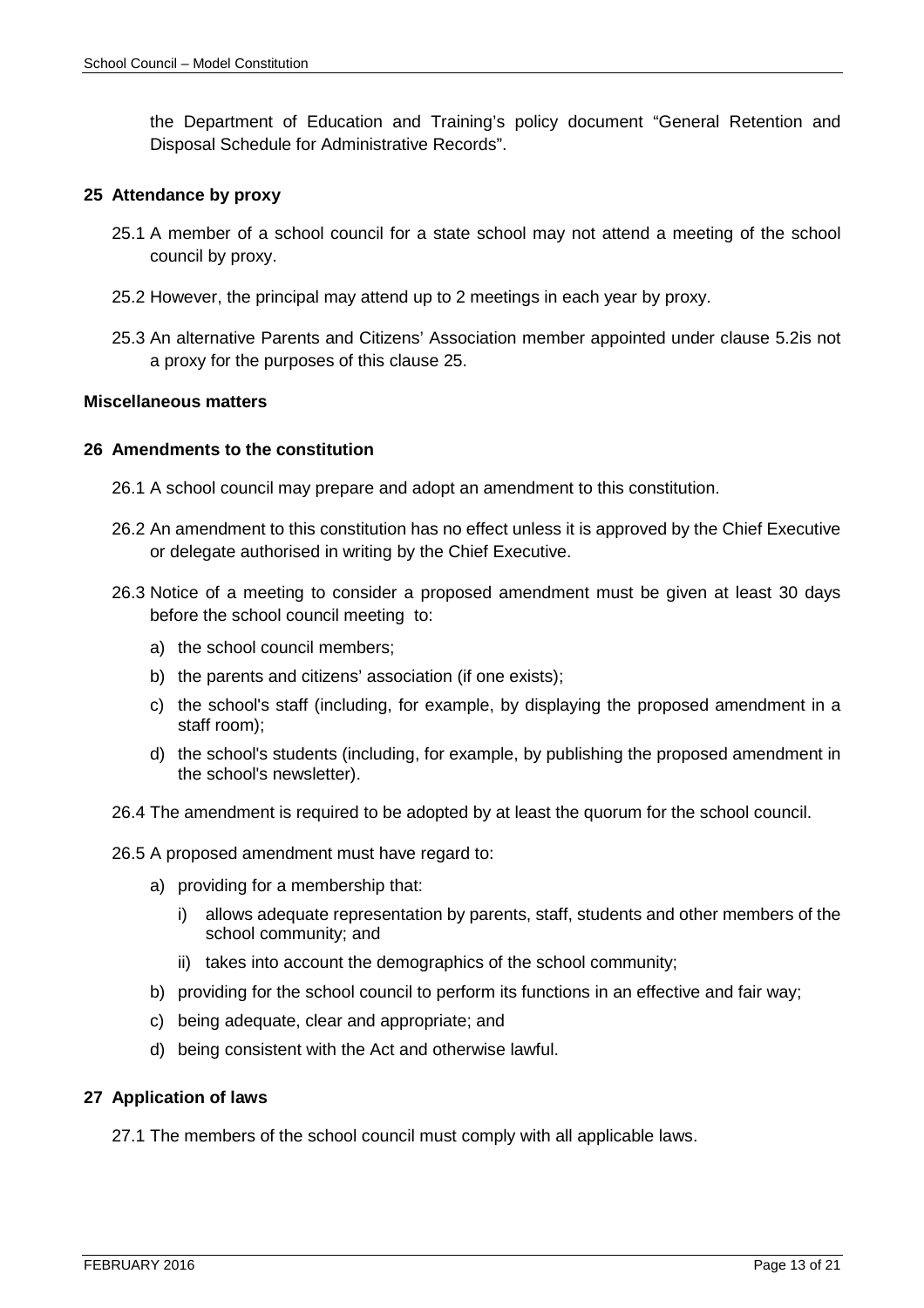- 27.2 For the application of the Criminal Law (Rehabilitation of Offenders) Act 1986 (Qld), section 9A, to the office of an elected staff member, elected parent member or appointed member, of a school council, a person is taken to apply for the office if the person:
	- a) consents to be appointed as an appointed member (whether or not the school council has decided to appoint the person); or
	- b) stands for election as an elected member.
- 27.3 A school council is a public authority under the Public Records Act 2002.

27.4 For the application of the Public Sector Ethics Act 1994 (Qld):

- a) a school council is a public sector entity; and
- b) a member of the school council is a public official of the entity;
- c) the Chief Executive is the chief executive officer of the entity; and
- d) a reference to the entity's annual report is a reference to the Department of Education and Training's annual report.

#### **28 Dissolution of the school council**

- 28.1 A school council is dissolved:
	- a) if the school for which it was established is closed;
	- b) if the minister gives the school council a notice stating that the school council is dissolved;
	- c) if the Chief Executive publishes a notice in the gazette stating that the school council is dissolved; or
	- d) in other circumstances prescribed under the Regulation.
- 28.2 On dissolution, the members of the school council go out of office immediately before the dissolution.
- 28.3 As soon as practicable after the dissolution of the school council, the school's principal must ensure the school council's records, including all documents held by the school council that it has created or acquired in the course of performing its functions are given to the Chief Executive.

#### **29 Subcommittees**

29.1 A school council must not establish a committee or subcommittee.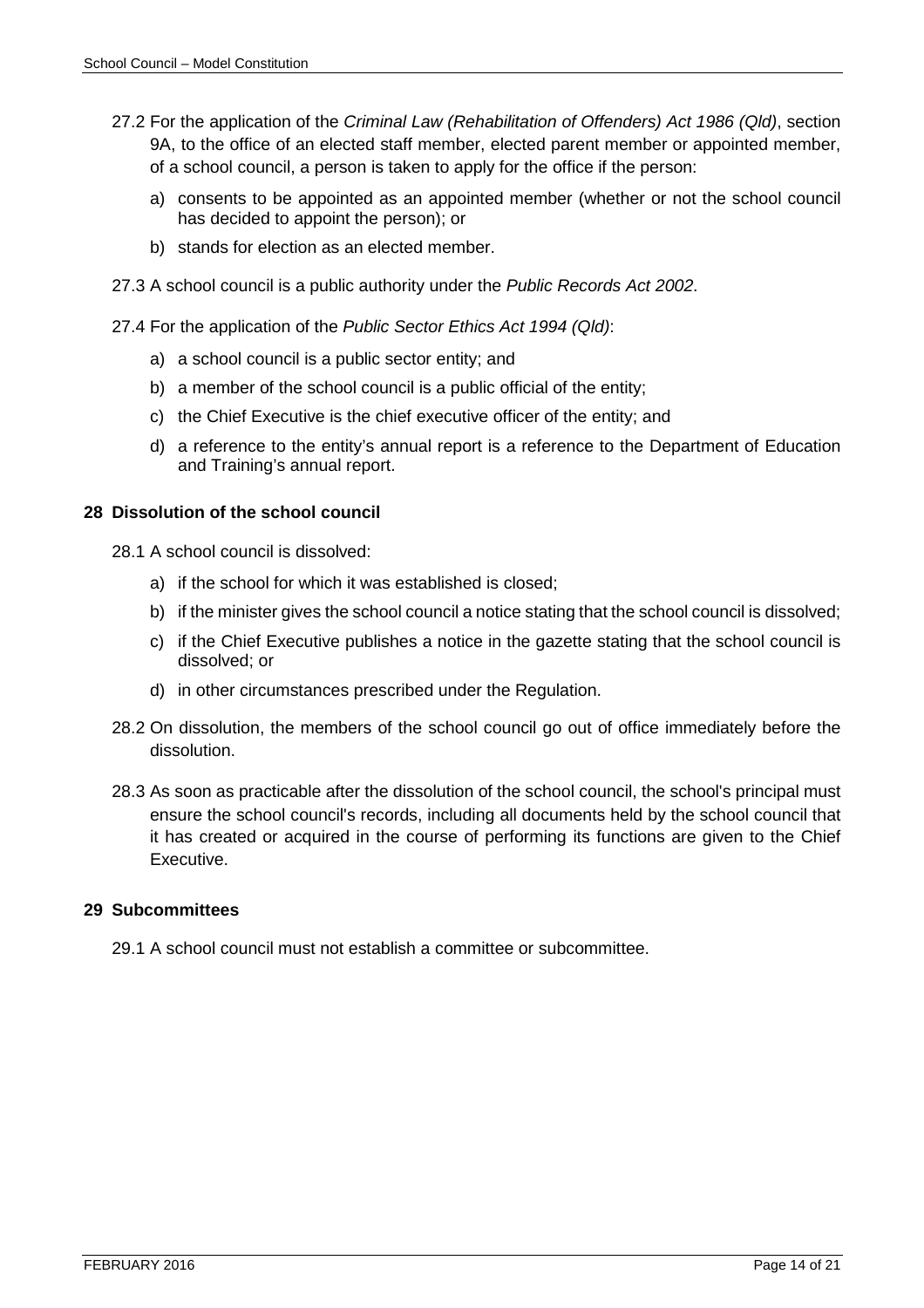# DOCUMENTS TO WHICH THE SCHOOL COUNCIL MUST HAVE REGARD FOR THE PURPOSES OF CARRYING OUT ITS FUNCTIONS UNDER CLAUSE 2.3

- Quadrennial School Plan
- Annual Implementation Plans, including the school budget
- Workplace reform proposals, where relevant
- School Responsible Behaviour Management Plan
- Other documents relevant to the school's strategic direction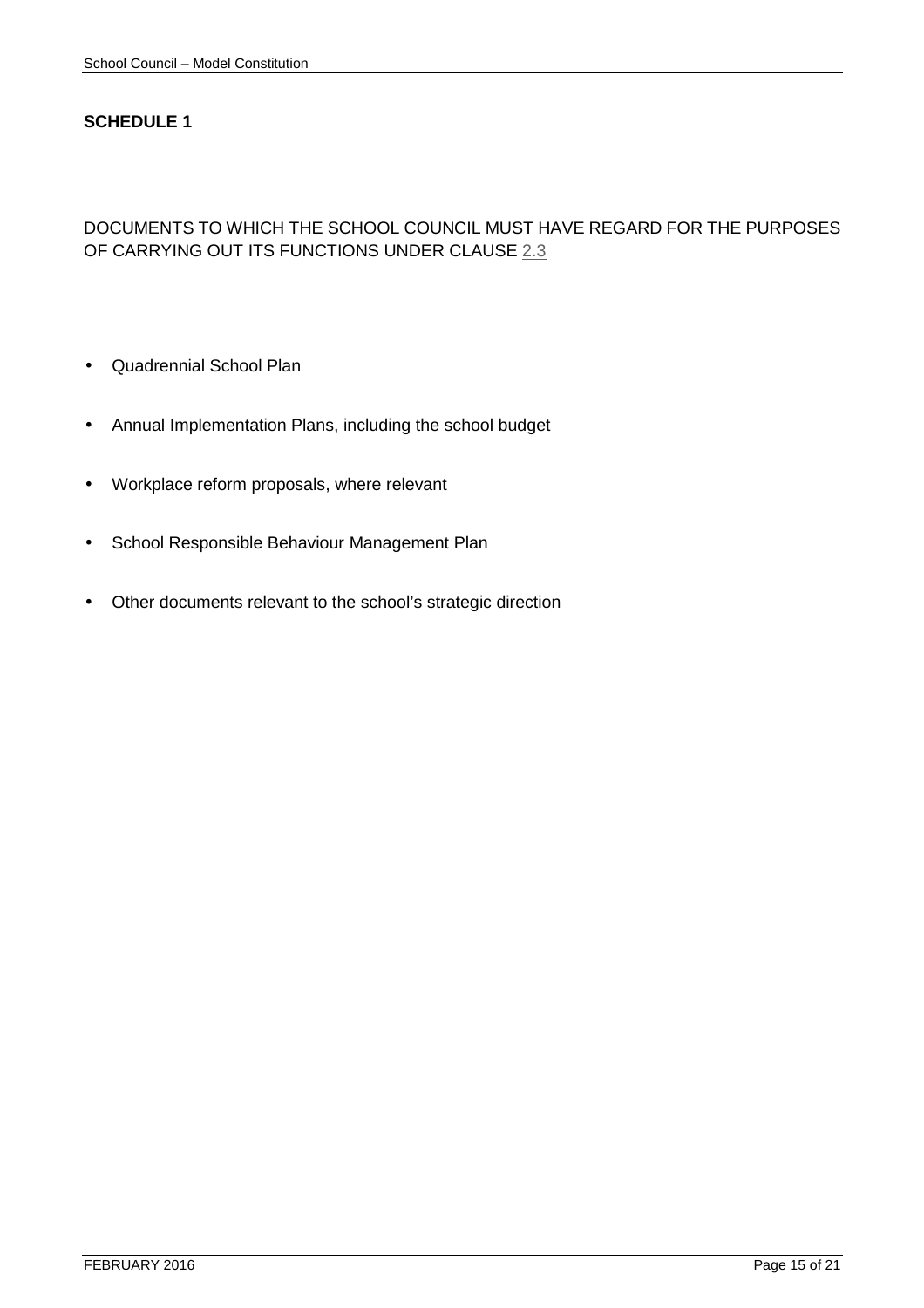# **SCHEDULE 2–**

# **ESTABLISHING A SCHOOL COUNCIL**

#### **Initial constitution**

- 1. The principal must prepare a draft constitution.
- 2. In preparing the draft constitution, the principal:
	- must consult with:
		- o the parents of children attending the school; and
		- o the school's staff and students; and
	- may consult with other appropriate entities.
- 3. In preparing the draft constitution, the principal must have regard to this model constitution.
- 4. A draft constitution must:
	- provide for a membership that
		- o allow adequate representation by parents, staff, students and other members of the school community; and
		- o take into account the demographics of the school community;
	- provide for the school council to perform its functions in an effective and fair way;
	- be adequate, clear and appropriate; and
	- be consistent with the Act and otherwise lawful.
- 5. If a Parents and Citizens' Association exists for the school, the president of the Parents and Citizens' Association must, under the Parents and Citizens' Association's constitution call a special meeting of the Parents and Citizens' Association to approve the draft constitution by secret ballot.
- 6. The principal must call the following meetings for approving the draft constitution by secret ballot:
	- if there is no Parents and Citizens' Association formed for the school—a meeting of the parents of children attending the school (the parent meeting);
	- a meeting of the school's staff (the staff meeting).
- 7. The draft constitution has no effect unless it is approved by the Chief Executive or delegate authorised in writing by the Chief Executive.

#### **Initial membership**

- 8. On its establishment, the school council consists only of its official members.
- 9. However, a school council consisting only of its official members may only perform the functions necessary for the election of the school council's elected members.
- 10. As soon as practicable after a school council is established, its official members must, under the school council's constitution, organise the election of the school council's elected members.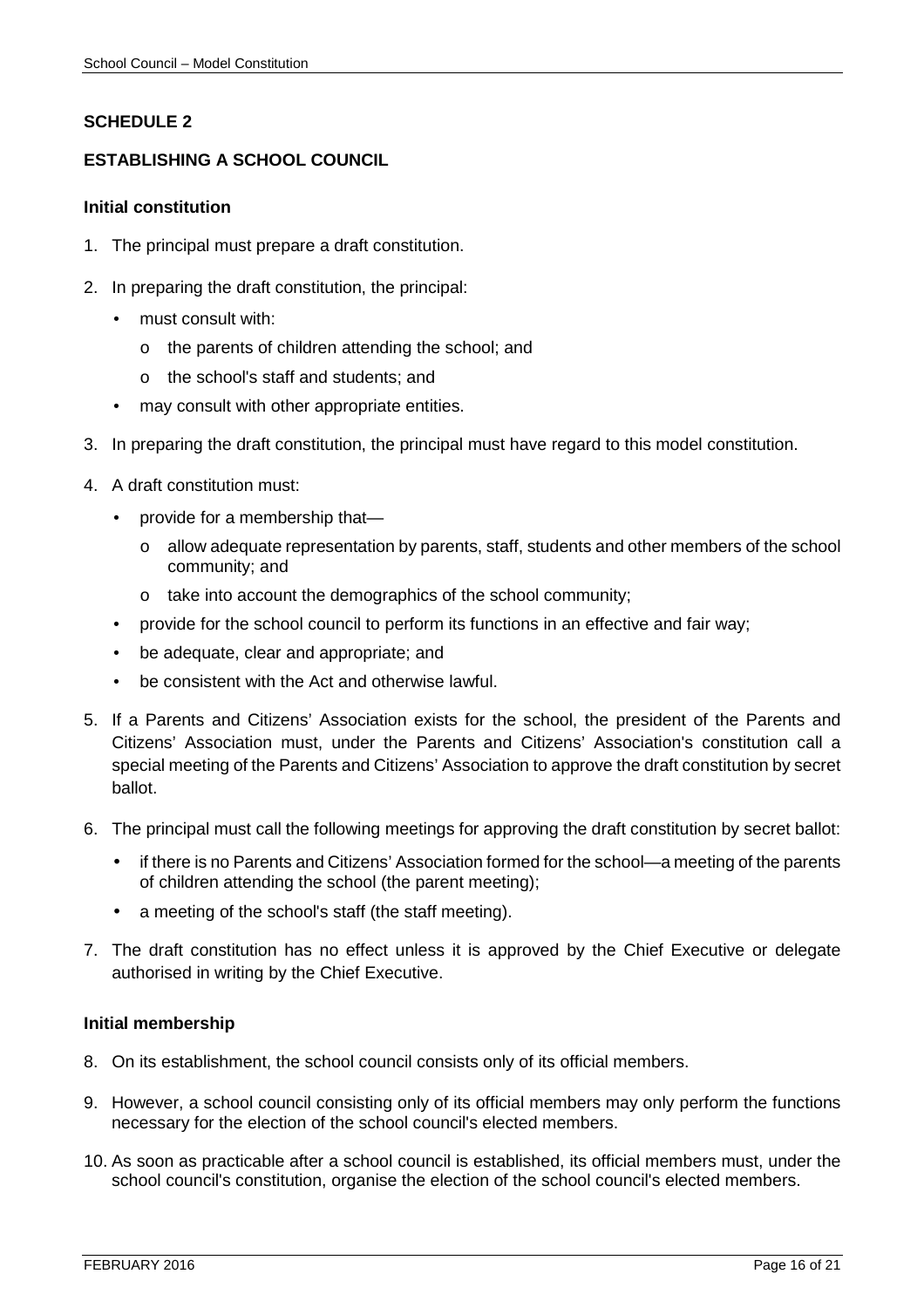- 11. The term of office for elected or appointed members must not exceed two years. However, the following number of the council's first elected members may hold office for a term of not longer than 3 years:
	- a. if one-half of the number of the first elected members is an even number, then one-half of the number of the first elected members;
	- b. if one-half of the number of the first elected members is an odd number, then the whole number next higher than one-half of the number of the first elected members.
- 12. The written notice of the results of the first election for the school council must show clearly which of the elected offices are to be held for a term other than 2 years and this detail must be recorded.
- 13. After the election, the school council, as constituted by its official members and elected members, may appoint the council's appointed members.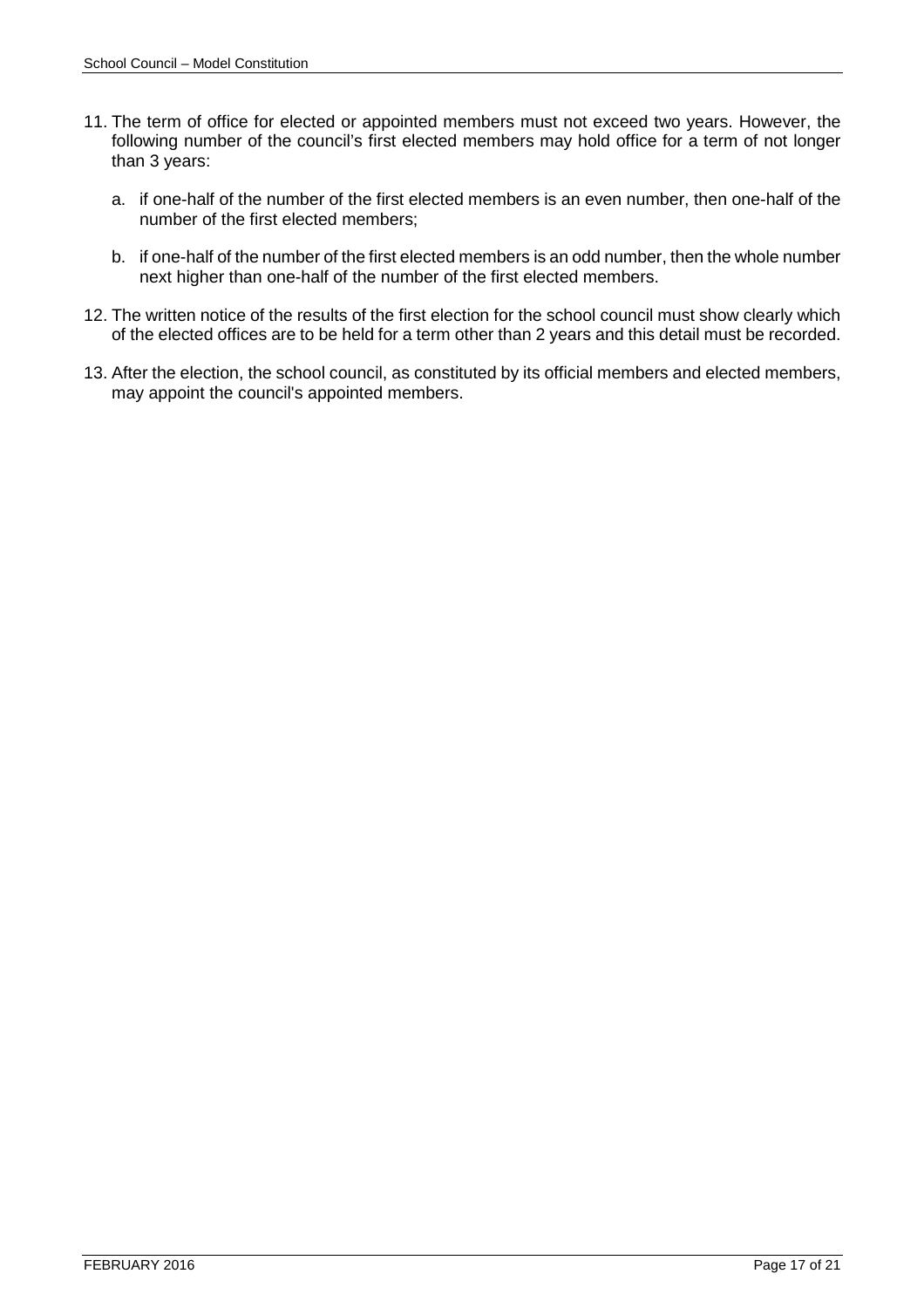#### **Staff and parent election procedures**

- For staff and parent elections, the official members must appoint a returning officer for the election.
- The returning officer must give public notice (e.g. school newsletter) of the holding of an election not less than 28 days before the date of the election.
- The notice must name the date of the election and the final date for the receipt of nominations.
- The final date for receipt of nominations must not be less than 14 days after the date of giving of the public notice and not less than [14] days prior to the date of the election.
- Also, the notice must name the meeting venue at which the election is to be conducted, the day or days on which the meeting is to be held, and the start and end times for the meeting, including any time when the meeting is to be adjourned.
- After the final date for receipt of nominations, the returning officer must, without unreasonable delay, prepare voting papers by setting out the names of the candidates in an order determined by lot.
- At the meeting at which the election is to be conducted, the returning officer must give a voting paper to every person entitled to vote at the election.
- The returning officer must record the name of each person to whom a voting paper is given at the meeting at which the election is conducted.
- Each voter must deposit their completed voting paper into a sealed ballot box before leaving the meeting.
- The returning officer must take such steps as considered necessary to ensure that only persons entitled to vote at an election have voted and that the secrecy of the ballot is preserved.
- If there are fewer nominations than required elected members, then the nominees are elected

#### **Post ballot procedures**

- Each candidate may appoint by written notice to the returning officer, one scrutineer for the examination of the voting papers received by the returning officer, to be present when the returning officer opens the ballot box containing the voting papers on the day of the election.
- A notice of an appointment of a scrutineer by a candidate must be received by the returning officer not less than 5 days prior to the day of the election.
- No election is invalid by reason of the failure of any candidate to appoint a scrutineer or the failure of a person appointed as a scrutineer to carry out the duties of a scrutineer.
- After the meeting at which the election was conducted and on the day of the election, the returning officer must, in the presence of the scrutineers but not the candidates, and with the aid of any assistants who are not candidates, open the ballot box containing the voting papers.
- If, in examining a voting paper, the returning officer forms the opinion that the intention of the voter cannot with certainty be ascertained, the voting paper must be rejected by the returning officer and no votes on that voting paper may be counted.
- If, in examining a voting paper, the returning officer forms the opinion that a vote is indicated on other than a voting paper in the form approved by the returning officer, the vote must not be counted.
- If, in examining the voting papers, the returning officer forms the opinion that:
	- i) the number of voting papers in the ballot box is not equal to the number of persons who have been recorded as having voted in the election; or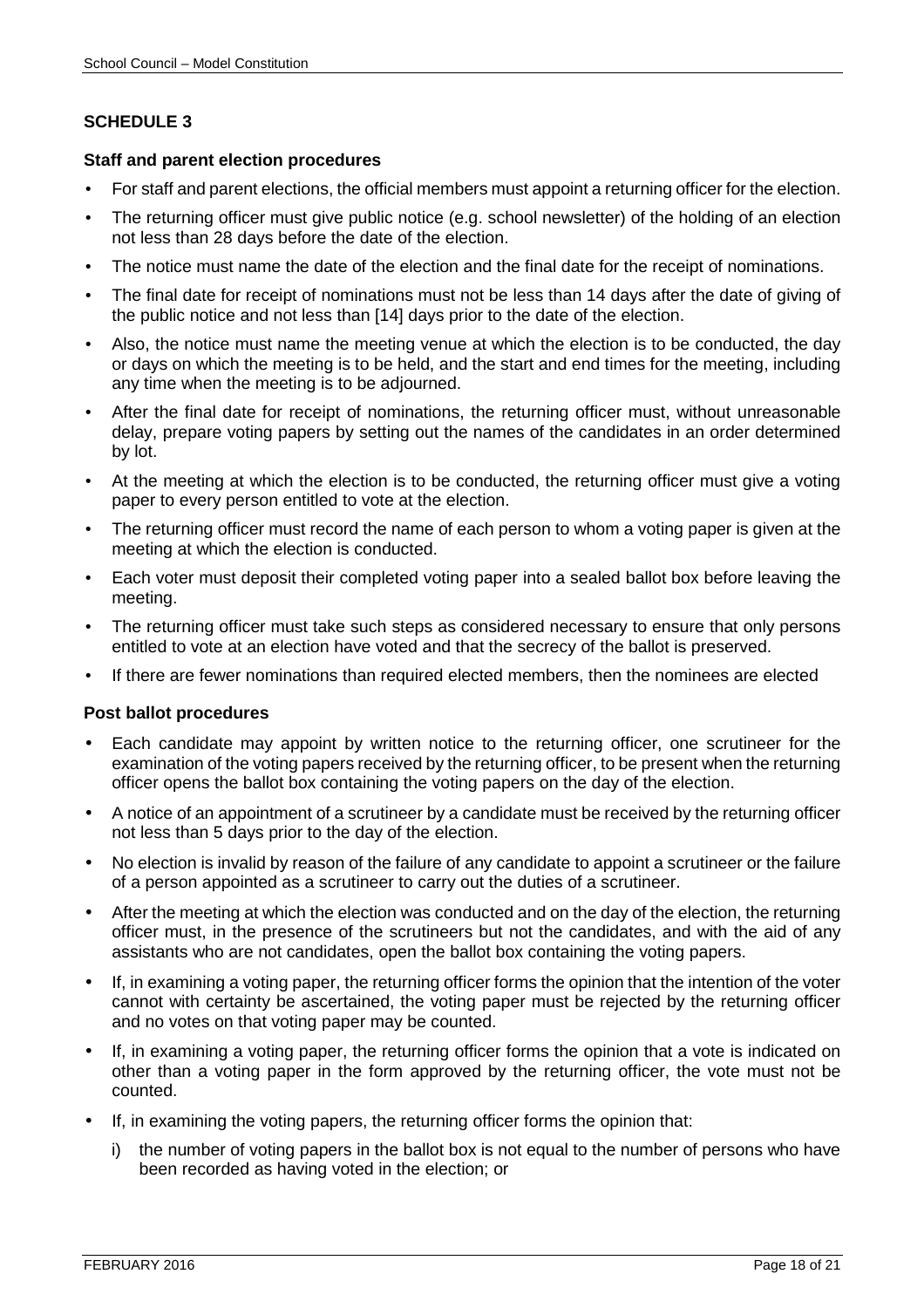ii) any voting paper has been altered or otherwise interfered with after being placed in the ballot box and prior to the ballot box being opened by the returning officer or at the returning officer's instruction,

the returning officer must declare the ballot to be invalid and make arrangements for the holding of another ballot to determine the result in the election.

- After examining the voting papers, the returning officer must ascertain the number of votes received by each candidate.
- The candidate who receives, or the candidates who receive more votes than any other candidates in the election must be declared by the returning officer to have won the election.
- Where two or more candidates have received an equal number of votes, the returning officer must determine by lot which of the candidates is to be declared elected.

#### **Declaration of result**

• When the returning officer has determined which of the candidates is to be declared elected, he or she must prepare, sign and date a written statement, which may be countersigned by any scrutineers who are present, containing the numbers in words as well as figures of the votes for each candidate and declaring the result of the election.

#### No election is invalid by reason of:

- any formal error or defect in any declaration made, or in giving public notice under this constitution
- the giving of any such public notice being out of time
- any delay in holding the election at the time appointed
- any inadvertent failure to give to any person entitled to vote at the election any notice or ballot paper
- any other error or defect of a purely formal nature, which is not relevant to the outcome of the election.

#### **Student election procedure**

- For a student election, the principal is the returning officer, or must appoint another person to be the returning officer for the election.
- A student election may take place at the same time as, or combined with, other elections at the school involving students, including, for example, the election of the school's student leaders.

#### **Election of office procedure**

- Members must self-nominate in person at the relevant meeting.
- If there is only one nomination for a position, the nominee will be elected to the relevant office.
- If there is more than one nomination for a position, the nominee who receives the majority of the votes will be elected to the relevant office.
- Voting is held by a show of hands.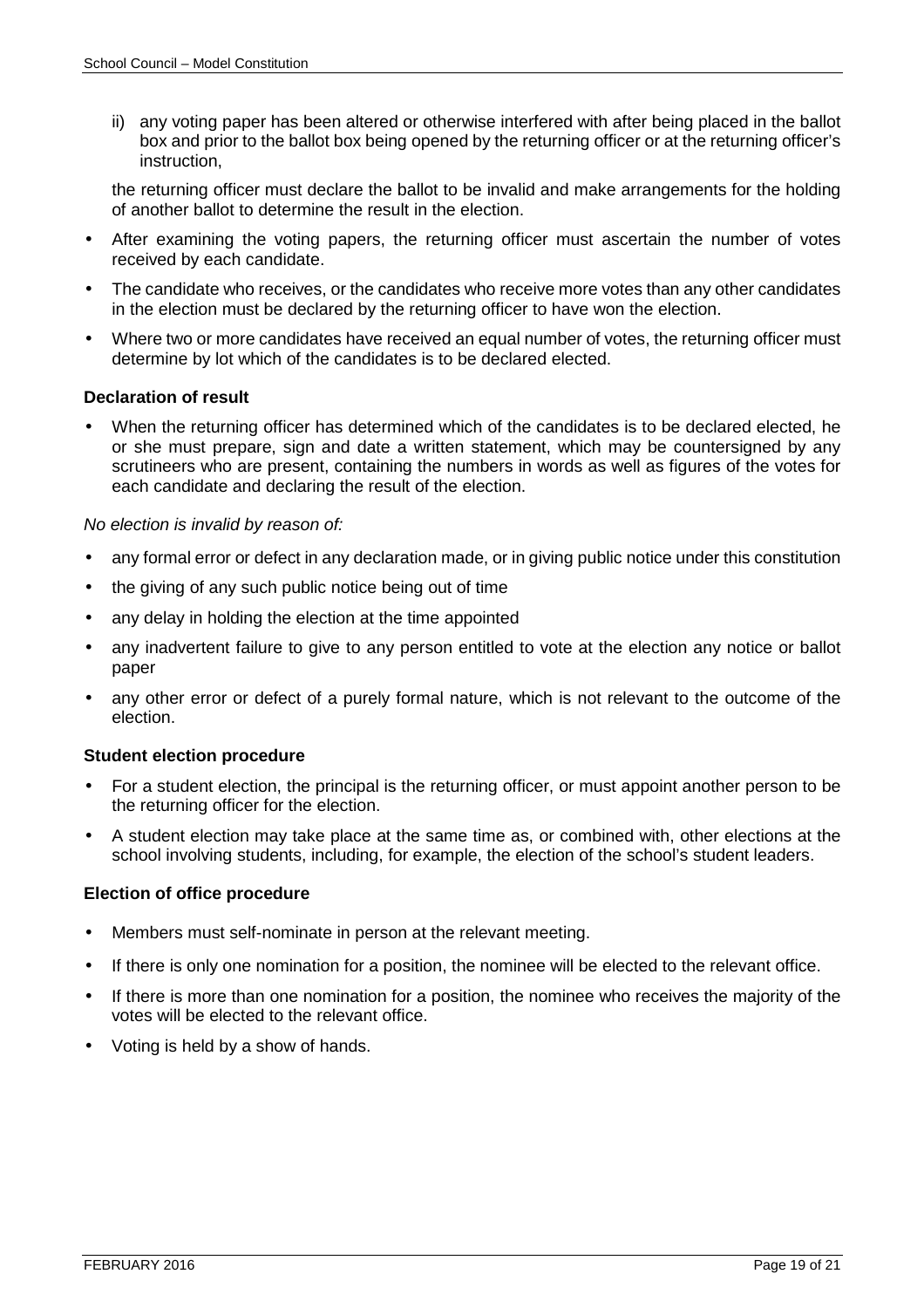# **Nomination for [Chapel Hill State] school council elected member for [2\***

Years

**Email:**....................................................................................................................................................

| <b>Elected position</b> | <b>Eligibility</b>                                                                        | <b>Nomination (please X)</b> |
|-------------------------|-------------------------------------------------------------------------------------------|------------------------------|
| <b>Staff</b>            | All persons on staff at the school, with the<br>exception of the principal                |                              |
| Parent                  | All parents of current children at the school, with<br>the exception of the P&C president |                              |
| <b>Student</b>          | All persons who are students of the school in<br>Years 10, 11 or 12                       |                              |

I agree to be bound by the constitution of the school council. I agree to work within the boundaries of the Education (General Provisions) Act 2006. I agree to be bound by the Code of conduct for school councils. I hereby state that I have not been convicted of an indictable offence.

Signature: **Date:** .........................................................................................................

Please return this nomination form by [insert closing date and time for nominations]. This can be done by:

- delivering to the school front desk during school hours
- e-mail to linsert e-mail address of returning officer
- fax to [insert fax number]
- mail to Returning Officer, c/- [school name and address]

A person is ineligible to be an elected parent member, elected staff member or appointed member of a school council if the person has been convicted of an indictable offence, unless the minister gives approval, in accordance with the Education (General Provision) Act 2006 for that person to be elected or appointed to the council.

#### **If you have any queries regarding the school council election process, please contact the principal.**

Returning Officer Use Date received: ......./....../........

see clauses 6.3, 7.4, 8.3 and 9 of the Model Constitution.